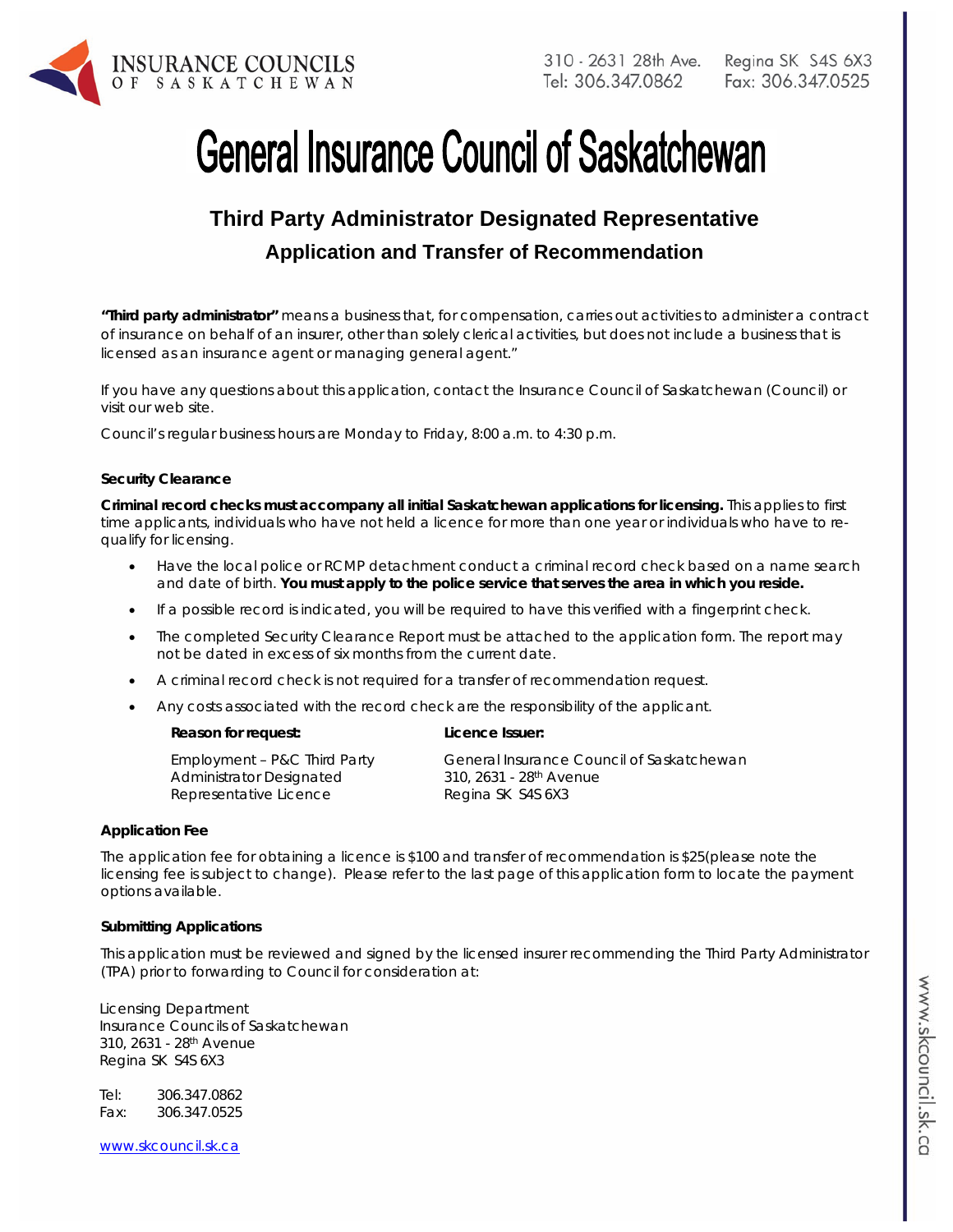

| <b>General Insurance Council</b><br>of Saskatchewan                                                                                          | For office use only<br>Licence Number | <b>Received Date</b>            |                  |              |
|----------------------------------------------------------------------------------------------------------------------------------------------|---------------------------------------|---------------------------------|------------------|--------------|
| <b>Third Party Administrator Designated</b><br>Representative                                                                                | Date Issued                           |                                 |                  |              |
| Application - \$100                                                                                                                          | Date Processed                        |                                 |                  |              |
| Transfer of Recommendation - \$25                                                                                                            |                                       |                                 |                  |              |
| Part A: Identification Information                                                                                                           |                                       |                                 | $\square$ Male   |              |
|                                                                                                                                              |                                       |                                 | $\square$ Female |              |
| $\Box$<br>$\Box$ Mrs.<br>$\Box$ Miss<br>Mr.<br>$\Box$ Ms.                                                                                    |                                       | Date of Birth<br>month day year |                  |              |
| Legal Last Name<br>Legal First Name (in full)                                                                                                |                                       | Legal Middle Name(s)            |                  |              |
| Maiden Name<br>Preferred First Name                                                                                                          |                                       |                                 |                  |              |
| Previous Surname(s)                                                                                                                          |                                       |                                 |                  |              |
| 1. Are you a permanent resident or citizen of Canada?<br>If you answered yes, do not complete question 2.                                    |                                       |                                 | $\Box$ Yes       | $\square$ No |
| 2. Are you a citizen of another country that holds a valid work permit or Immigrant Visa in<br>Canada? If yes, please attach a copy.         |                                       |                                 | $\Box$ Yes       | $\square$ No |
| If you answered no to either question, please provide an explanation on a separate sheet of paper and attach it<br>to this application form. |                                       |                                 |                  |              |
| Place of residence                                                                                                                           |                                       |                                 |                  |              |
| Number and Street, Apt., Box #                                                                                                               |                                       |                                 |                  |              |
|                                                                                                                                              |                                       |                                 |                  |              |
| City/Town                                                                                                                                    | Province/State                        |                                 | Postal/Zip Code  |              |
|                                                                                                                                              |                                       |                                 |                  |              |
| Personal Telephone<br>Personal Fax                                                                                                           |                                       | Personal Cell                   |                  |              |
| Personal E-mail                                                                                                                              |                                       |                                 |                  |              |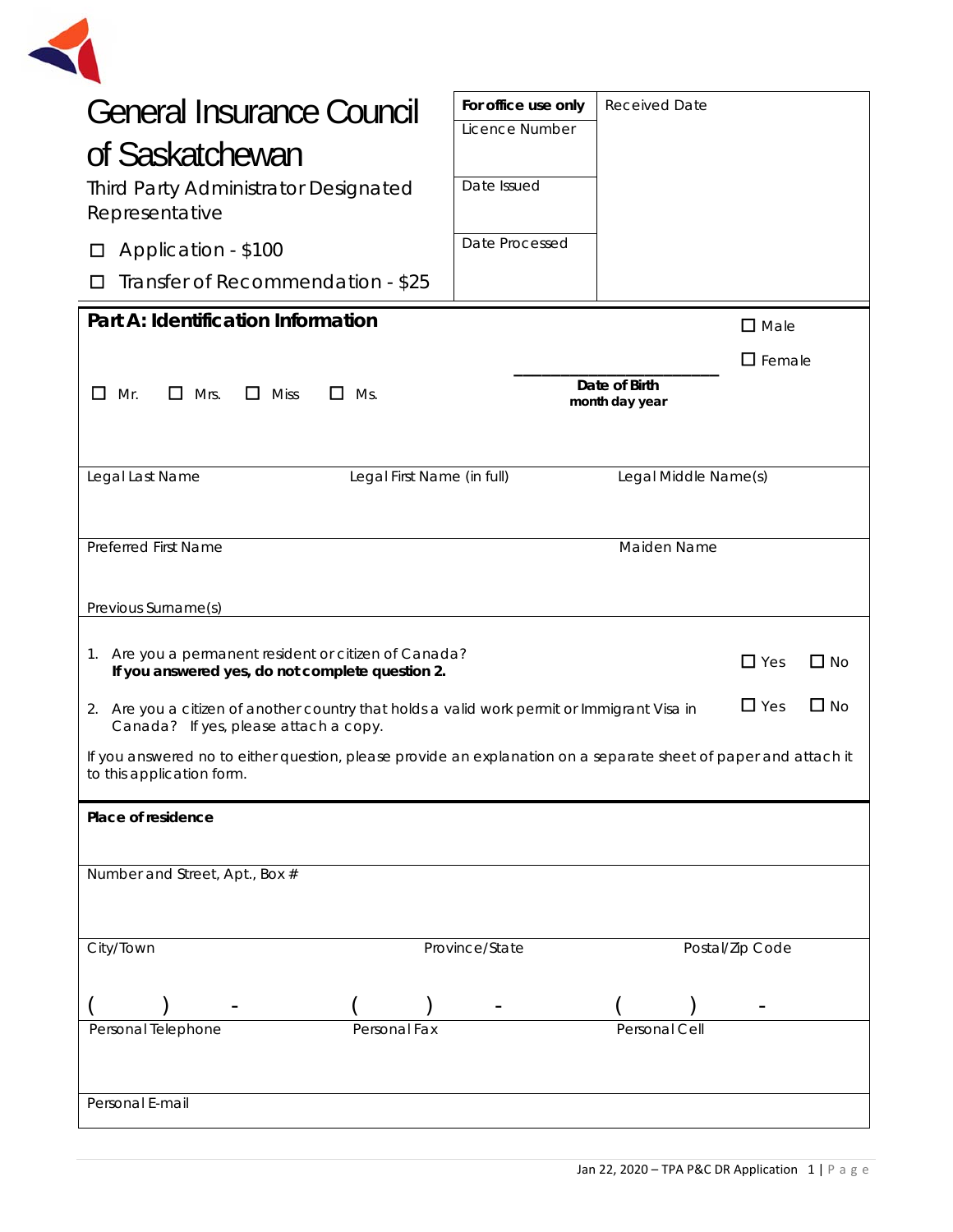

| Name of TPA and business address where you will be employed. This is the address mail will be sent to |                                                      |                                      |                                                                                                     |                     |  |                |                                                                                                             |
|-------------------------------------------------------------------------------------------------------|------------------------------------------------------|--------------------------------------|-----------------------------------------------------------------------------------------------------|---------------------|--|----------------|-------------------------------------------------------------------------------------------------------------|
|                                                                                                       | (complete only if different than place of residence) |                                      |                                                                                                     |                     |  |                |                                                                                                             |
|                                                                                                       |                                                      |                                      |                                                                                                     |                     |  |                |                                                                                                             |
|                                                                                                       |                                                      | Business name (if applicable)        |                                                                                                     |                     |  |                |                                                                                                             |
|                                                                                                       |                                                      |                                      |                                                                                                     |                     |  |                |                                                                                                             |
|                                                                                                       |                                                      | Number, Street, Suite # and/or Box # |                                                                                                     |                     |  |                |                                                                                                             |
|                                                                                                       |                                                      |                                      |                                                                                                     |                     |  |                |                                                                                                             |
| City/Town                                                                                             |                                                      |                                      |                                                                                                     | Province/State      |  |                | Postal/Zip Code                                                                                             |
|                                                                                                       |                                                      |                                      |                                                                                                     |                     |  |                |                                                                                                             |
|                                                                                                       |                                                      |                                      | ext                                                                                                 |                     |  |                |                                                                                                             |
|                                                                                                       | <b>Business Telephone</b>                            |                                      |                                                                                                     | <b>Business Fax</b> |  |                |                                                                                                             |
|                                                                                                       |                                                      |                                      |                                                                                                     |                     |  |                |                                                                                                             |
| <b>Business E-mail</b>                                                                                |                                                      |                                      |                                                                                                     |                     |  |                |                                                                                                             |
|                                                                                                       |                                                      |                                      |                                                                                                     |                     |  |                |                                                                                                             |
|                                                                                                       |                                                      |                                      | Part B: Non-Resident Applicants                                                                     |                     |  |                |                                                                                                             |
|                                                                                                       |                                                      |                                      | 1. Saskatchewan address for service as required by subsection 10-1(3) of The Insurance Regulations. |                     |  |                |                                                                                                             |
|                                                                                                       |                                                      |                                      |                                                                                                     |                     |  | <b>SK</b>      |                                                                                                             |
|                                                                                                       |                                                      |                                      | Street Address (Box #'s will not be accepted)                                                       | City/Town           |  | Province       | Postal Code                                                                                                 |
|                                                                                                       |                                                      |                                      |                                                                                                     |                     |  |                |                                                                                                             |
| 2.<br>a)                                                                                              |                                                      |                                      | A non-resident applicant whose home jurisdiction has a web based licensee search is not required to |                     |  |                | provide a Certificate of Authority/Non-Resident Endorsement. Council will verify the licence status online. |
| b)                                                                                                    |                                                      |                                      | to provide a Certificate of Authority/Non-Resident Endorsement with this application.               |                     |  |                | A non-resident applicant whose home jurisdiction does not have a web based license search, is required      |
| 3.                                                                                                    |                                                      |                                      | Identify your employment start date with this recommender                                           |                     |  |                |                                                                                                             |
|                                                                                                       |                                                      |                                      |                                                                                                     |                     |  | month day year |                                                                                                             |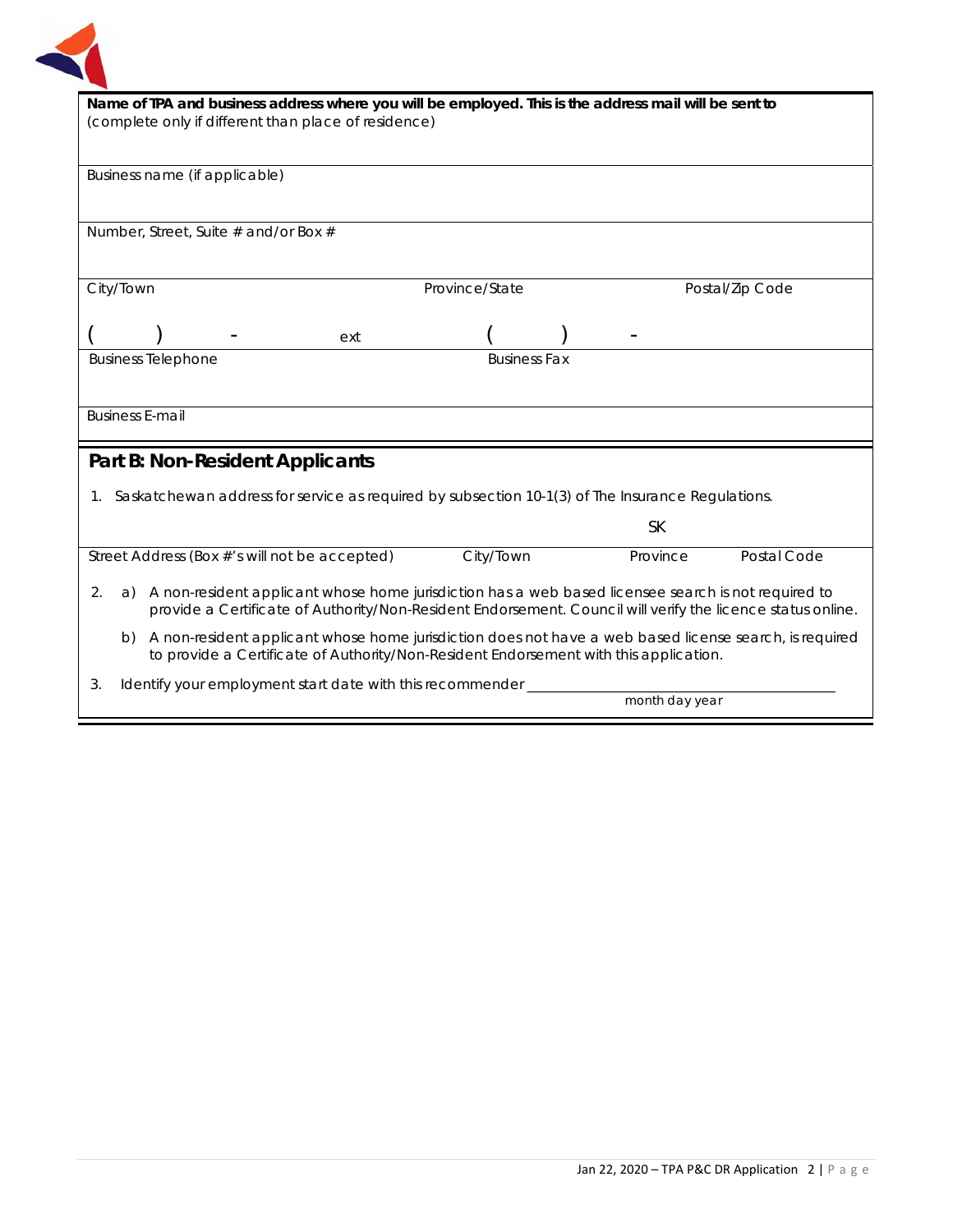

# **Part C: Background**

The following are questions relevant to *The Insurance Act*(Act) regarding trustworthiness and suitability to be licensed.

Please read these questions carefully to ensure all responses are accurate. Inaccurate answers may be considered a material misstatement.

**For any questions where disclosure is required, please provide complete details on a separate sheet of paper and attach to the application form.**

| 1. | Have you ever held an insurance or adjuster<br>licence in Saskatchewan, or anywhere in<br>Canada or in the world?<br>$\Box$ Nothing to Disclose<br>$\Box$ Disclosure attached<br>If yes, please provide information about licence year,<br>licence class and jurisdiction.                                                                                                                                                                    | 5. | Have you ever been the subject of receivership<br>and/or bankruptcy proceedings, including consumer<br>proposals?<br>$\Box$ Nothing to Disclose<br>J Disclosure attached<br>If yes, please provide an explanation of the circumstances<br>and a complete copy of the documents involved.<br>This question applies to you personally AND any company in<br>which you are/were a principal shareholder, officer or<br>director or designated representative.                                                                                                                                                                                                                       |
|----|-----------------------------------------------------------------------------------------------------------------------------------------------------------------------------------------------------------------------------------------------------------------------------------------------------------------------------------------------------------------------------------------------------------------------------------------------|----|----------------------------------------------------------------------------------------------------------------------------------------------------------------------------------------------------------------------------------------------------------------------------------------------------------------------------------------------------------------------------------------------------------------------------------------------------------------------------------------------------------------------------------------------------------------------------------------------------------------------------------------------------------------------------------|
| 2. | Has any licence or registration held by you as an<br>insurance agent, adjuster or for selling any other<br>financial products, ever been suspended or<br>revoked, for cause, anywhere in Canada or in<br>the world?<br>$\Box$ Nothing to Disclose<br>Disclosure attached<br>This question applies to you personally AND any<br>company in which you are/were a principal<br>shareholder, officer or director or designated<br>representative. | 6. | Have you ever been the subject of any complaints,<br>investigations, sanctions or disciplinary actions,<br>including but not limited to, a letter of warning,<br>caution, fine, etc., against you by any financial<br>services regulator, federal regulator (e.g., FINTRAC,<br>CRA, CRTC, Privacy Commissioner, etc.) insurer or any<br>other financial services company with which you<br>hold/held a contract, in Canada or anywhere in the<br>world?<br>$\Box$ Nothing to Disclose<br>J Disclosure attached<br>This question applies to you personally AND any company in<br>which you are/were a principal shareholder, officer or<br>director or designated representative. |
| 3. | Have you ever been refused an insurance or<br>adjuster licence or registration for selling<br>financial products or adjusting claims in<br>Canada or anywhere in the world?<br>$\Box$ Nothing to Disclose<br>Disclosure attached<br>This question applies to you personally AND any<br>company in which you are/were a principal<br>shareholder, officer or director or designated<br>representative.                                         | 7. | Have you ever been investigated, charged or<br>convicted of any criminal or quasi-criminal offence, in<br>Canada or anywhere in the world?<br>$\Box$ Nothing to Disclose<br>$\Box$ Disclosure attached<br>This question applies to you personally AND any company in<br>which you are/were a principal shareholder, officer or<br>director or designated representative.                                                                                                                                                                                                                                                                                                         |
| 4. | Do you currently or plan to engage in any<br>business or occupation other than the insurance<br>or adjusting business?<br>$\Box$ Nothing to Disclose<br>Disclosure attached<br>Please provide the name of the business, occupation<br>details, supervisory responsibilities and date of<br>employment.<br>This would include any business that requires a<br>licence or registration or is corporately registered.                            | 8. | Have you ever been the subject of any type of legal<br>action, including but not limited to, class action<br>lawsuits or civil actions respecting the business of<br>insurance including adjusting, or any other financial<br>service, in Canada or anywhere in the world?<br>$\Box$ Nothing to Disclose<br><b>J</b> Disclosure attached<br>This question applies to you personally AND any company in<br>which you are/were a principal shareholder, officer or<br>director or designated representative.                                                                                                                                                                       |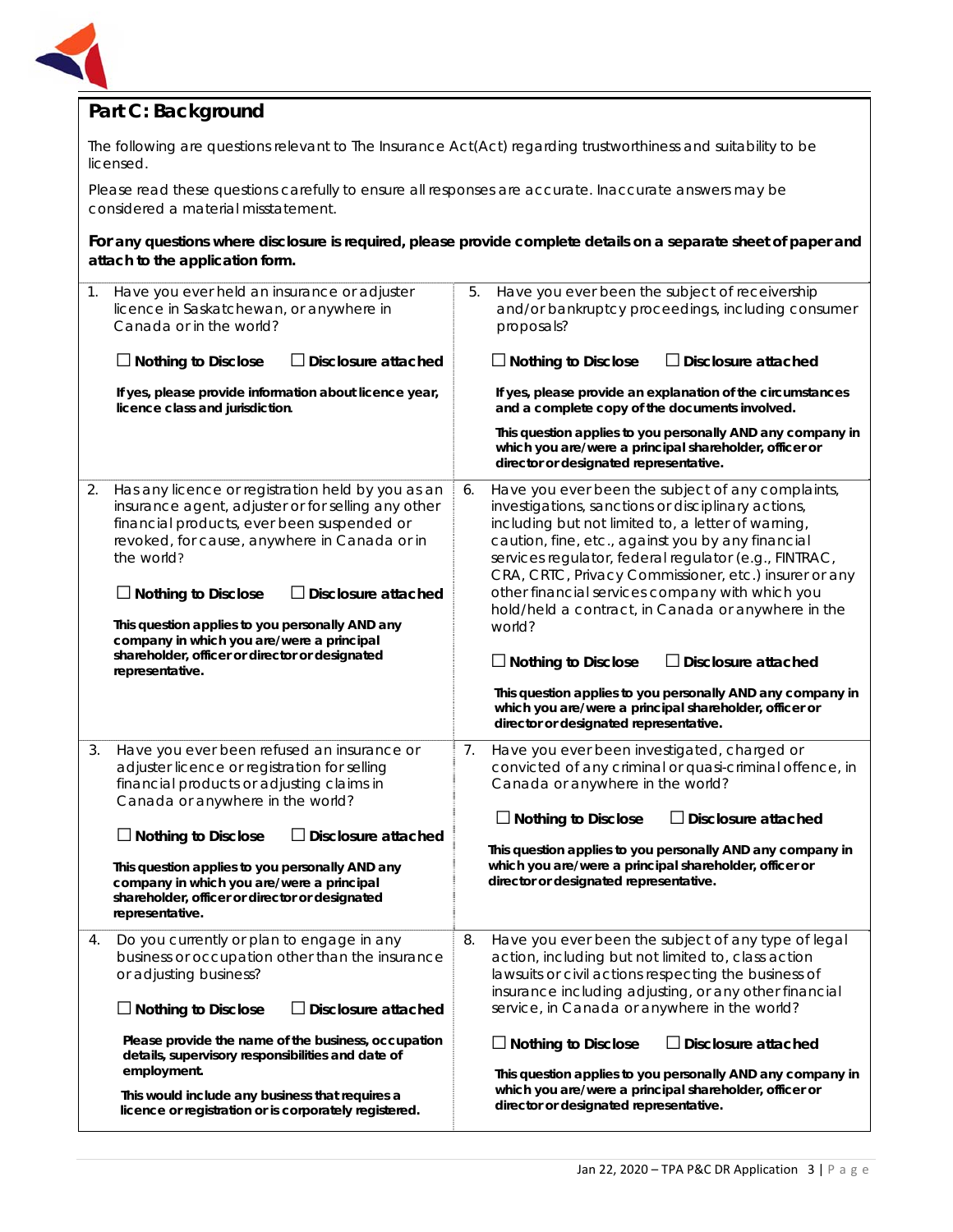

## **Part D: Consent to the Collection, Use and Disclosure of Information**

By applying for a TPA Designated Representative (DR) licence, I, the applicant, understand personal information will need to be collected from me and from other sources such as the recommender of the licence, financial service regulators, law enforcement agencies, credit bureaus, insurance companies, previous employers or other organizations in the financial services sector. I, therefore, consent to the collection and use of this personal information for the purpose of determining my suitability for licensing.

I, the applicant, further understand and consent to the disclosure of personal information to the recommender of the licence, financial service regulators, law enforcement agencies, credit bureaus, insurance companies or other organizations in the financial services sector, for the purpose of determining suitability for licensing.

|                         | Χ           |  |
|-------------------------|-------------|--|
| Signature of applicant  | Date Signed |  |
|                         |             |  |
| Print name of applicant |             |  |
|                         |             |  |

### **Part E: Declaration**

The making of a false statement on this application constitutes a material misstatement and may result in the refusal of this application and the subsequent suspension or cancellation of any licence issued. This application is required to be personally signed by the applicant named herein.

I, \_\_\_\_\_\_\_\_\_\_\_\_\_\_\_\_\_\_\_\_\_\_\_\_\_\_\_\_\_\_\_\_\_\_\_\_\_\_\_, solemnly declare that all statements and answers in the foregoing application including attachments are true and correct, and I make this solemn declaration conscientiously believing it to be true, and knowing that it is of the same force and effect as if made under oath.

**X X** Signature of applicant Date Signed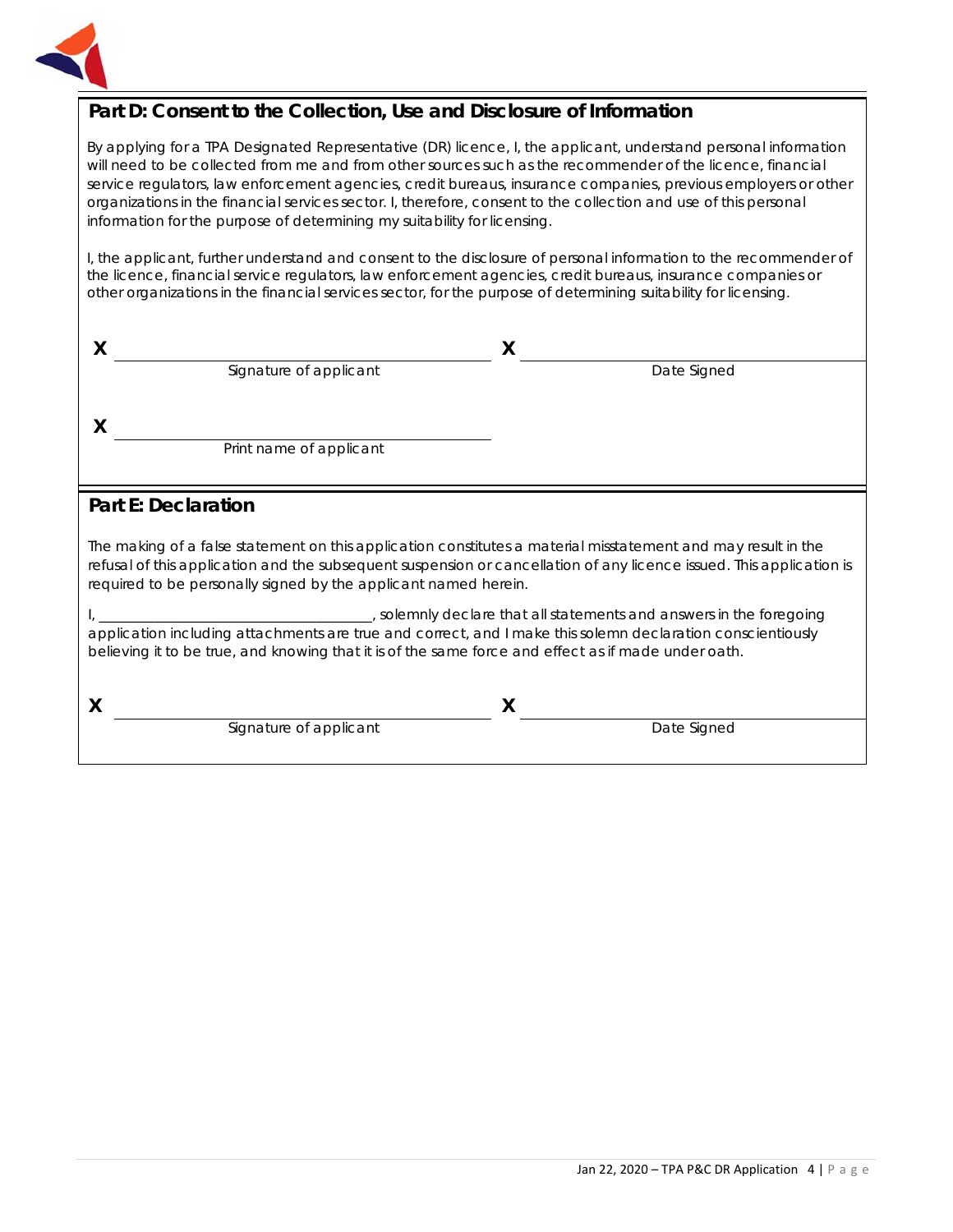

| <b>Part F: Recommender Declaration</b>                                                                                                                                                                                  |     |  |                                                                                                                                                                                                        |                                                                                                               |  |
|-------------------------------------------------------------------------------------------------------------------------------------------------------------------------------------------------------------------------|-----|--|--------------------------------------------------------------------------------------------------------------------------------------------------------------------------------------------------------|---------------------------------------------------------------------------------------------------------------|--|
| To be completed by the licensed insurer that is recommending the TPA.                                                                                                                                                   |     |  |                                                                                                                                                                                                        |                                                                                                               |  |
| <b>Applicant Name</b><br><b>Please Print</b>                                                                                                                                                                            |     |  | is hereby recommended to act as a designated representative for the TPA named herein.                                                                                                                  |                                                                                                               |  |
| Legal Name of TPA<br><b>Please Print</b>                                                                                                                                                                                |     |  |                                                                                                                                                                                                        |                                                                                                               |  |
| and that the applicant is suitable to receive a licence.                                                                                                                                                                |     |  |                                                                                                                                                                                                        | The recommender certifies that the qualifications and business record of the applicant have been investigated |  |
|                                                                                                                                                                                                                         |     |  | To the best of my knowledge, information and belief, all statements and answers contained in the foregoing<br>application are true and correct, and that the applicant has completed this application. |                                                                                                               |  |
| IT IS UNDERSTOOD THAT IF THE LICENSEE NAMED HEREIN IS TERMINATED BY US WRITTEN NOTICE, INCLUDING THE<br>REASONS FOR TERMINATION, WILL BE GIVEN TO THE GENERAL INSURANCE COUNCIL OF SASKATCHEWAN,<br><b>IMMEDIATELY.</b> |     |  |                                                                                                                                                                                                        |                                                                                                               |  |
| Print Legal Name of Recommender                                                                                                                                                                                         |     |  |                                                                                                                                                                                                        |                                                                                                               |  |
|                                                                                                                                                                                                                         |     |  |                                                                                                                                                                                                        |                                                                                                               |  |
| Date Signed<br><b>Authorized Official Signature</b><br><b>Print Name of Signee</b>                                                                                                                                      |     |  |                                                                                                                                                                                                        |                                                                                                               |  |
|                                                                                                                                                                                                                         |     |  |                                                                                                                                                                                                        |                                                                                                               |  |
|                                                                                                                                                                                                                         |     |  |                                                                                                                                                                                                        |                                                                                                               |  |
| Telephone                                                                                                                                                                                                               | Fax |  |                                                                                                                                                                                                        | E-mail Address                                                                                                |  |

# **THE ABOVE APPLICANT WILL NOT ACT AS A TPA DR UNTIL THE LICENCE IS ISSUED**

**NOTE: The same licensed insurer must recommend the Third Party Administrator and Third Party Designated Representative applications.**